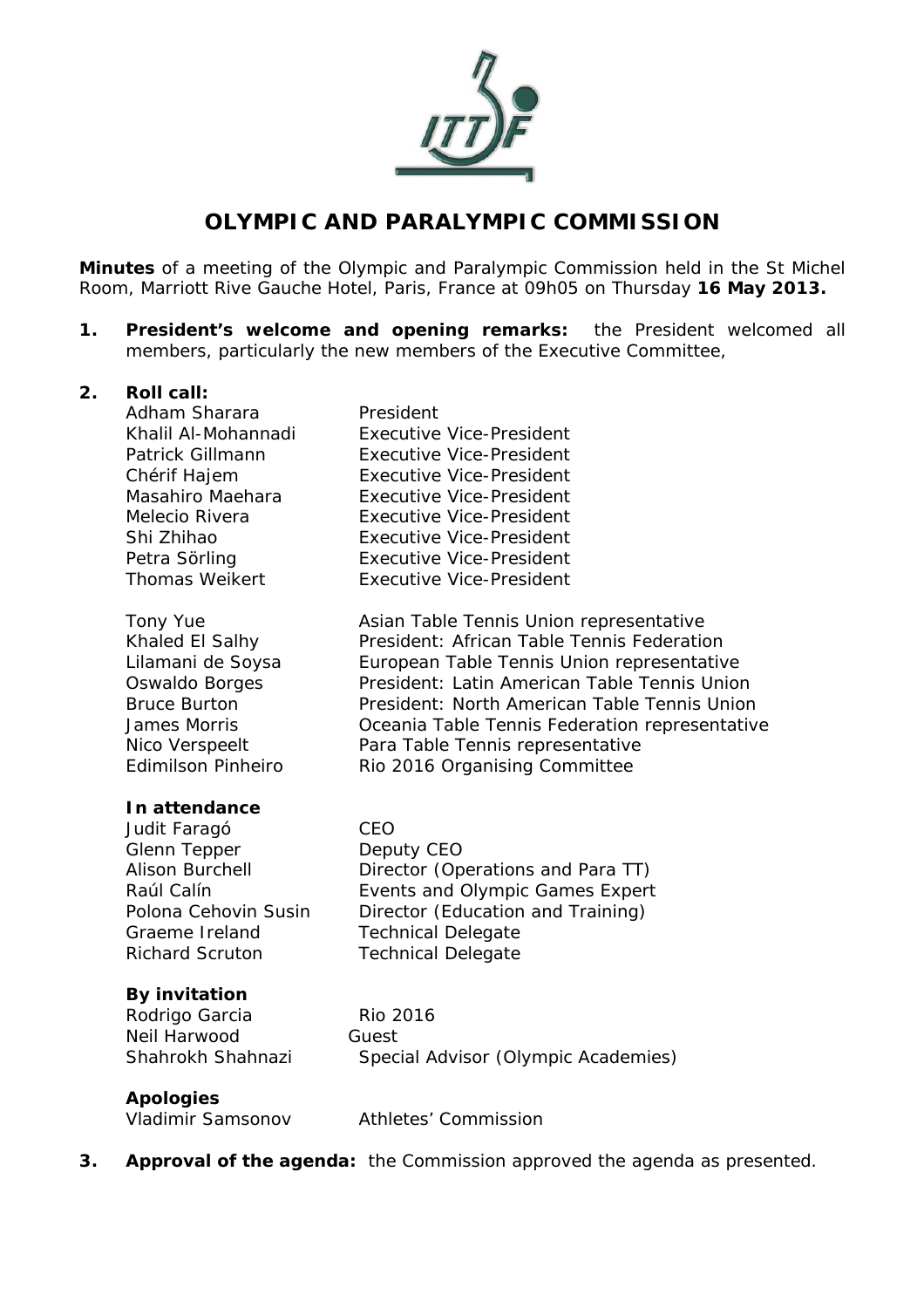## **4. Minutes**

- 4.1 Approval of the minutes of the previous meeting held on 14 December 2012: the minutes of the last meeting were approved and signed with the correction on page 3, item 7.2 "4 to reflect 4 slots for Asia".
- 4.2 Business arising from the minutes not otherwise covered by the agenda: the Commission noted that Mr Yue had addressed the issue of hand signals, as requested at the last meeting, by submitting a proposal jointly with the Athletes' Commission for the Board of Directors to consider.
- 4.3 Appointment of Edimilson Pinheiro as Rio 2016 representative: this was a recommendation from the Rio 2016 Organising Committee.

#### **1-OPC-05-2013**

The Commission resolved to appoint Edimilson Pinheiro as the Rio 2016 Olympic and Paralympic Games representative.

#### **5. Youth Olympic Games 2014:** the Commission noted that:

- 5.1 Qualification process and events:
	- One event per continent, regular events on the 2013 Junior Circuit had been selected called the "Road to Nanjing 2013" (Egypt, Korea, New Caledonia, Canada, Brazil and Hungary), at which players would accumulate points such that the top 16 boys and girls would qualify for the World Qualification event.
	- From the world qualification event in January 2014, 4 boys and 4 girls would qualify.
	- 3 boys and 3 girls would qualify from the World Ranking in February 2014.
	- From February to May 2014, 14 girls and 14 boys would qualify from the continental qualification events.
	- Thereafter 6 qualification events would be identified from January to May (one per continent) from which the winners would qualify via the series called "Road to Nanjing 2014".
	- There would be 1 boy and 1 girl qualifying from the host country if otherwise not qualified.
	- Furthermore there would be universality places reserved for 4 boys and 4 girls.
	- A request would be sent to the continents to submit proposals to host the continental qualification events.

5.2 Venue:

- The organising committee had proposed, due to space restrictions, to use 7 tables instead of the planned 8.
- The IOC had approved a new proposal from ITTF to have one more competition day so that 4 tables would be used for better sport presentation.
- The Asian Youth Games in August 2013 would serve as test event for the YOG.
- 5.3 Schedule:
	- The second draft of the schedule was currently under discussion with 7 competition days.
- 5.4 Equipment:
	- Double Happiness would provide tables and balls with Tinsue providing the floor.
	- The colour of the floor had to be finalised once the look of the Games had been incorporated.
- 5.5 Young Umpires' Project (YUP):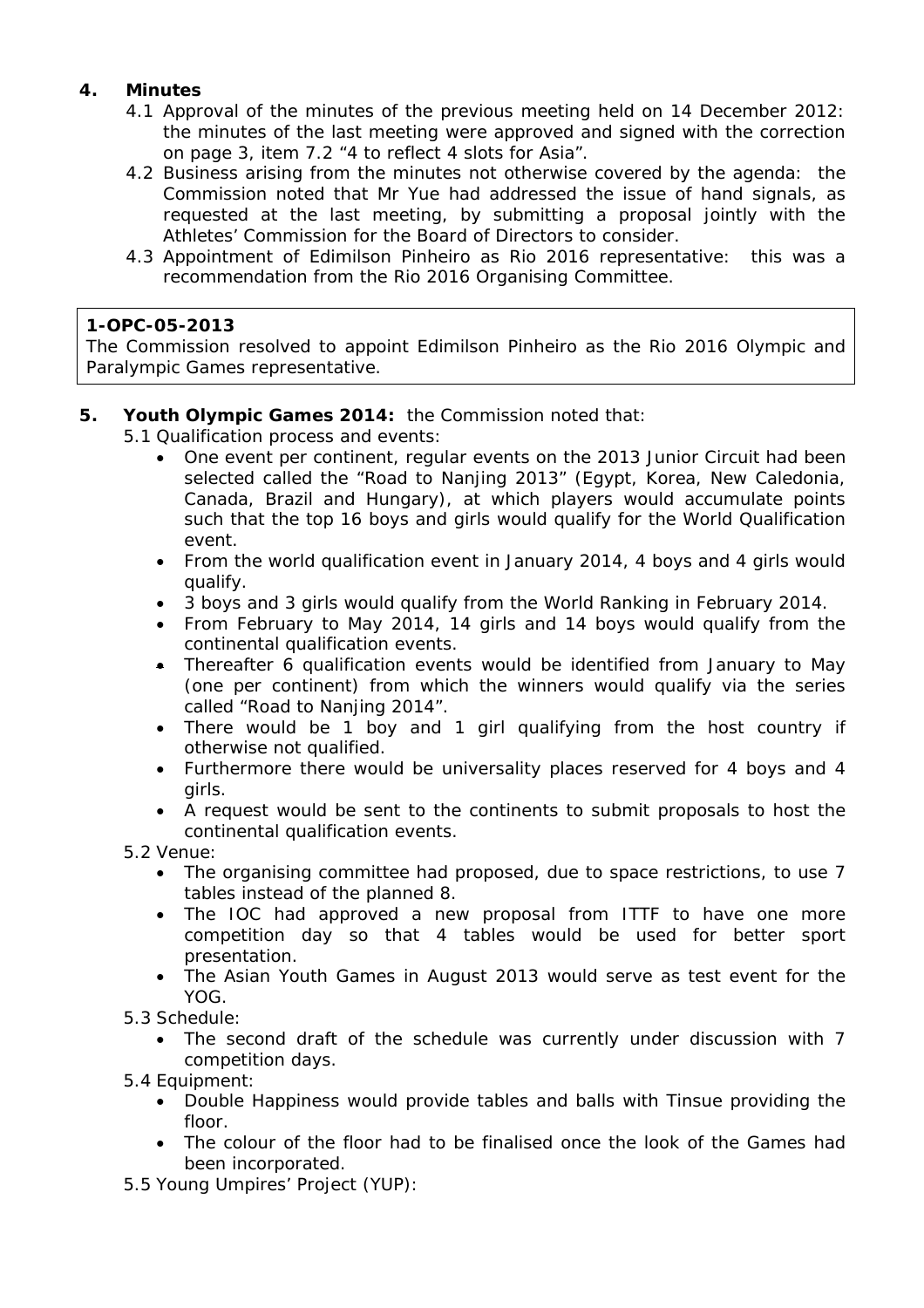- Following the model used in 2010, national umpires would be able to register online to be part of the YUP.
- Thereafter, associations would be asked to endorse the candidates selected and undertake to support the candidates to continue their education and achieve the next levels of qualification as umpires.
- Between 30 and 40 young umpires under the age of 25 would be selected to do a 1 month online course which would be at the level of the international umpire course.
- This would involve an hour's exam done online at the end of the course.
- The candidates who passed would be selected ensuring geographical and gender representation.
- The association should nominate the umpires instead of an open nomination process proposed.
- Nominations would be accepted from associations which had an active NOC.
- 5.6 Appointment of Raúl Calín as Event Delegate: at this event, there was no tradition of appointment but there was an event delegate as an IF representative.

## **2-OPC-05-2013**

The Commission resolved to appoint Raúl Calín as the Event Delegate for the Nanjing 2014 Youth Olympic Games.

**6. Olympic Games 2016:** the Commission noted that:

6.1 Request for inclusion of mixed doubles:

- Had been submitted to the IOC.
- The proposal sought to limit the NOC entries to one pair per NOC in mixed doubles, and limiting the NOC's overall entry to 4 out of 5 events.
- This would increase the number of medal events but not the number of players.
- The IOC Executive Board would decide in August 2013 from a large number of applications received from other IFs.
- 6.2 Visit:
	- The details on the venue, hotel accommodation and technical officials still had to be resolved.
	- As it was the first visit, all sport related departments met the ITTF representatives.
	- The venue design was for 1 competition hall as OBS had not planned to duplicate costs with 2 halls, the lack of space, increased numbers of technical officials and a possible loss of revenue.
	- The Competition Manager's training programme was underway.
	- The roles of Rio 2016, the CBTM and ITTF were discussed and agreed particularly in relation to training of officials and other matters.
	- The competition schedule was discussed keeping to 2 or 3 sessions per day as the IOC would require this information soon.
	- The training of ITOs and NTOs was discussed as a main issue.
	- The test event for the Olympic Games was agreed in principle.
	- The accommodation strategy was set out including the use of cruise liners.
	- The Barra Zone was the venue at the heart of the Games which was where table tennis would take place.
	- The table tennis competition venue was 2kms from the Village.
	- The Village was to be built in a public-private partnership.
	- The seats would be restricted to 6 000 seats due to the ceiling height of about 10m.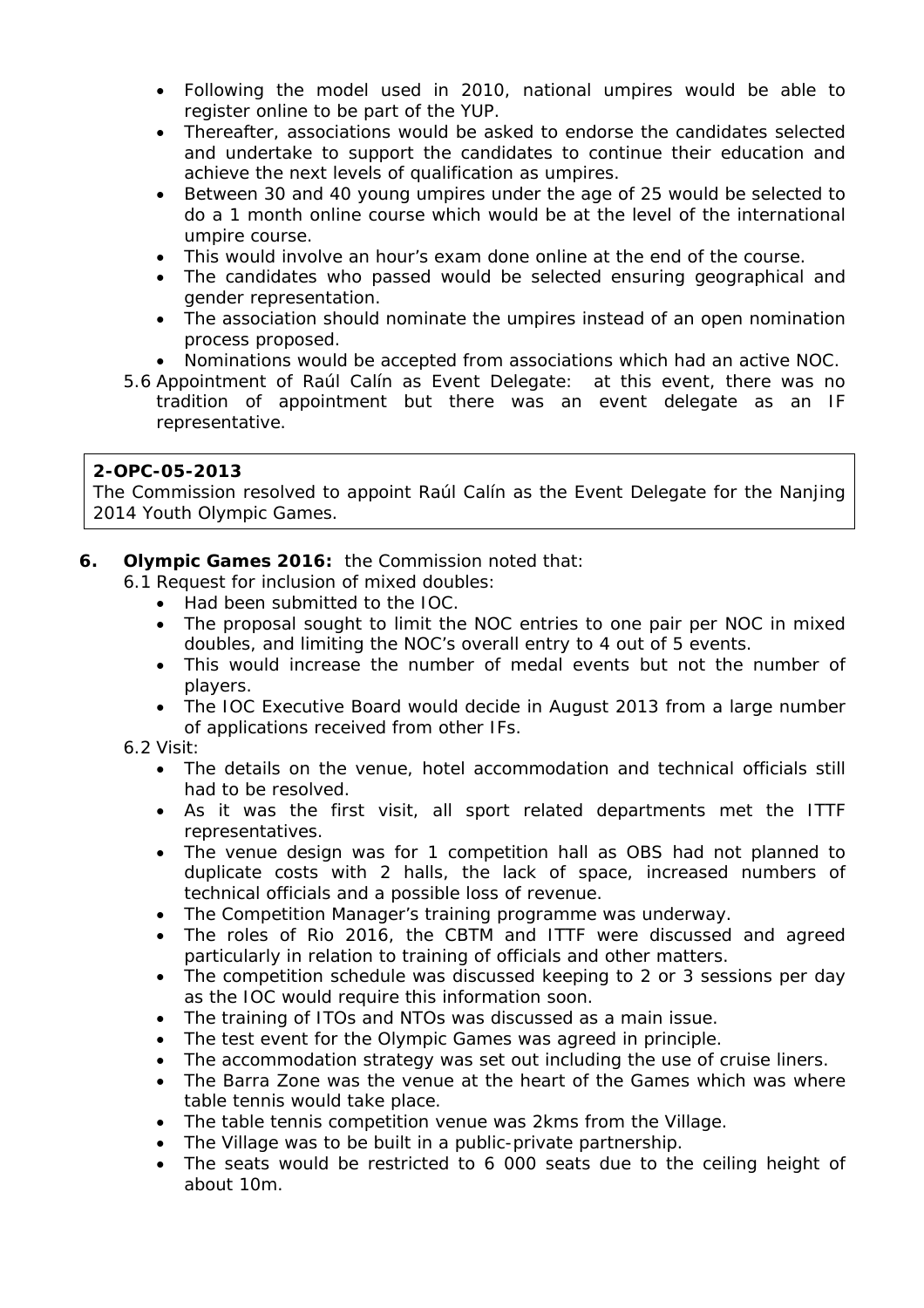- A common domain was planned for RioCentro, venue for several sports including table tennis.
- The layout for the competition hall was U-shaped as in London.
- A proposal to have finals in the morning was being considered to accommodate the television audience in Asia while the number of spectators would be a concern to ensure a full venue at that time of day.
- 57 state umpires, 17 national referees, 6 White Badge umpires and 1 Blue Badge umpire currently existed but this would not be sufficient to cover the needs identified and accelerated development was being discussed using the online education system with translation into Portuguese.
- The test event for the Olympic Games would be in January 2016 with the format for the test event for the Paralympic Games to be discussed further culminating in a calendar of all test events being available in draft in June 2013.
- Pictograms were under discussion for Olympic and Paralympic table tennis but were kept confidential due to trademark issues.
- A large video-board was being discussed linked to IOC sponsorship.
- 6.3 Equipment:
	- The equipment list had been received from London and reviewed.
	- The procurement process would begin in July 2013 with suppliers being identified.
	- The table (San-Ei) and balls (DHS) had already been appointed by the ITTF and the floor bid was in process.
	- Rio 2016 should provide as soon as possible the look of the Games to allow the equipment manufacturers to incorporate this into the manufacture process.
	- After the Games, the equipment would be used for the multi-sport training centre, which would include table tennis, as part of the legacy of the Games.
	- Wheelchair accessible tables would need to be included in the equipment order.
- 6.4 Appointment of TDs: 2 technical delegates should be appointed in terms of the policy approved at the last meeting.
- 6.5 Appointment of Raúl Calín as Technical Operations Manager: similarly, this Games-time role would need to be appointed.

# **3-OPC-05-2013**

The Commission resolved to appoint fro Rio-2016:

- Graeme Ireland and Richard Scruton as Technical Delegates.
- Raúl Calín as the Technical Operations Manager.

## **7. Paralympic Games 2016:** the Commission noted that:

7.1 Qualification system:

- Would likely be the same system as for the 2012 Paralympic Games.
- Gold medal winners in the 2015 continental championships would be selected automatically together with players ranked top of the rating lists and some provision would be made for selections based on special circumstances.
- The letter from the Polish association relating to Natalia Partyka was being considered by the PTT Division as it related to the PTT world championships.

7.2 Format of play:

 In the team event, the proposal was to have 2 singles followed by the doubles match, which would reduce the time compared to a maximum of 5 matches.